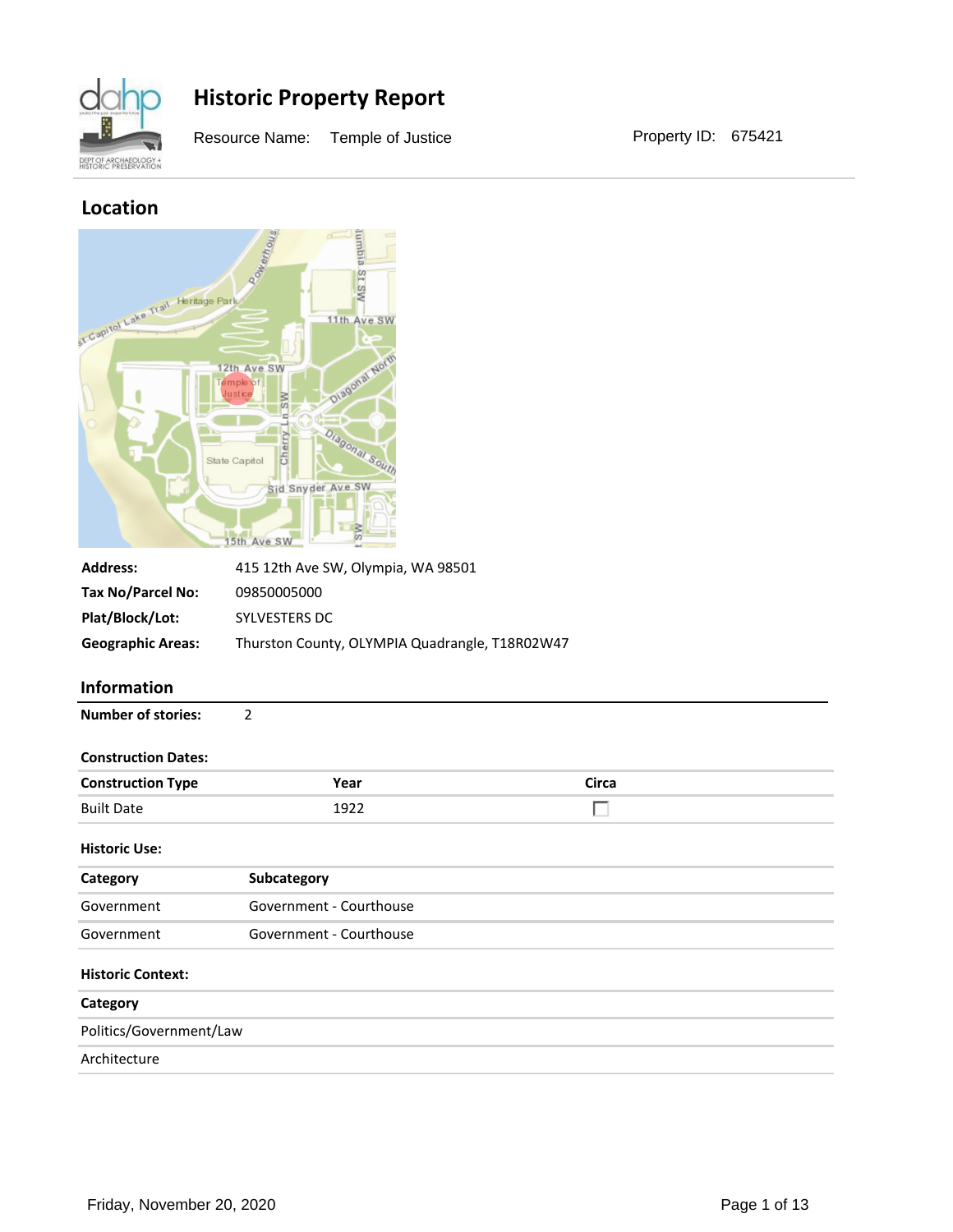

Resource Name: Temple of Justice **Property ID: 675421** 

#### **Architect/Engineer:**

| Category                                                    | <b>Name or Company</b>             |                           |                                                      |
|-------------------------------------------------------------|------------------------------------|---------------------------|------------------------------------------------------|
| <b>Builder</b>                                              | Hans Pederson Construction Company |                           |                                                      |
| Architect                                                   | Wilder and White                   |                           |                                                      |
| <b>Districts</b>                                            |                                    |                           |                                                      |
| <b>District Name</b>                                        | Contributing                       |                           |                                                      |
| Washington State Capitol Historic<br><b>District</b>        | ⊽                                  |                           |                                                      |
| <b>Thematics:</b>                                           |                                    |                           |                                                      |
| <b>Local Registers and Districts</b>                        |                                    |                           |                                                      |
| <b>Name</b>                                                 | <b>Date Listed</b>                 | <b>Notes</b>              |                                                      |
| <b>Project History</b>                                      |                                    |                           |                                                      |
| <b>Project Number, Organization,</b><br><b>Project Name</b> | <b>Resource Inventory</b>          | <b>SHPO Determination</b> | <b>SHPO Determined By,</b><br><b>Determined Date</b> |
| 2015-10-00257, , Capitol Campus                             | 4/14/2014                          | Not Determined            |                                                      |
|                                                             |                                    |                           |                                                      |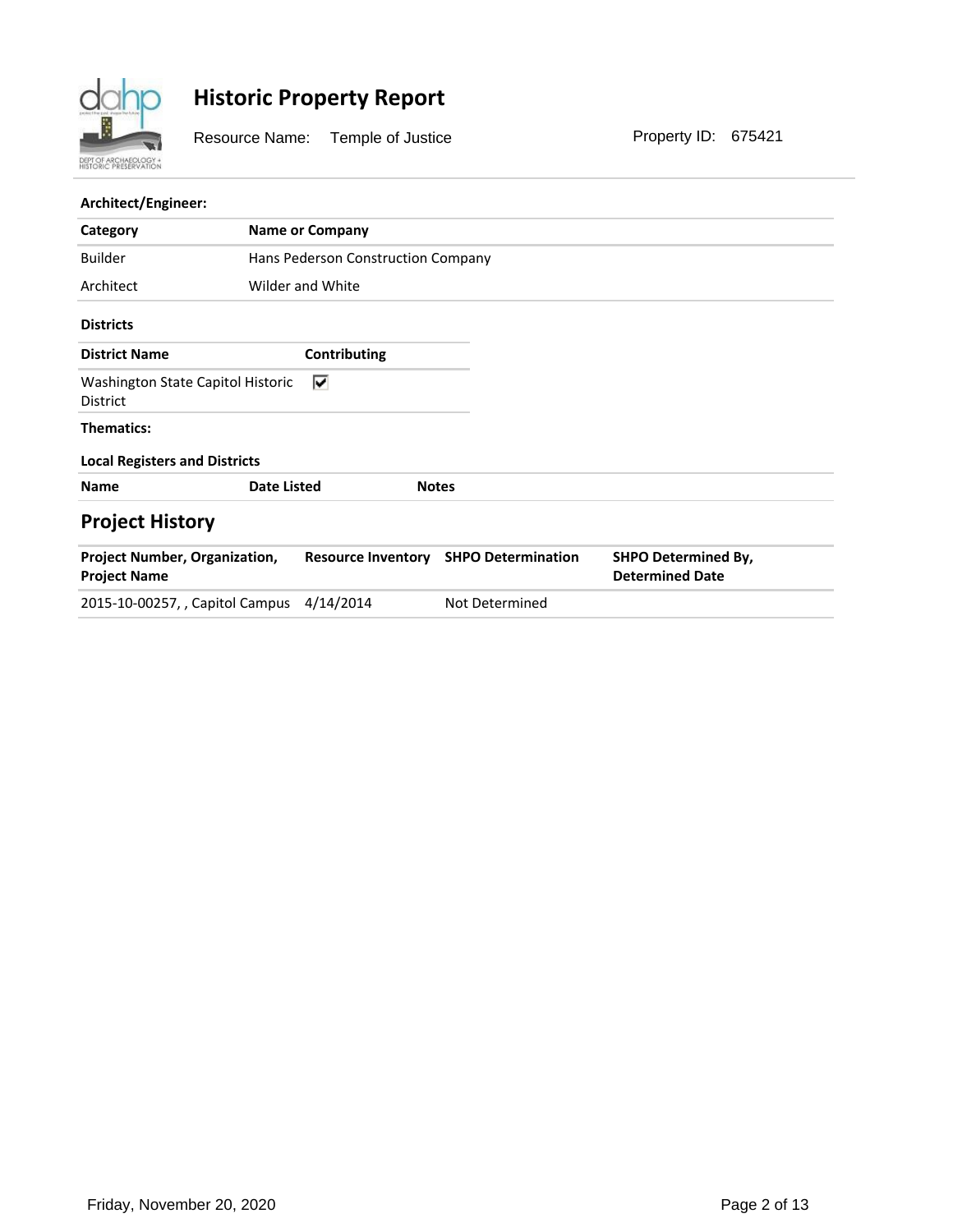

Resource Name: Temple of Justice **Property ID: 675421** 

### **Photos**





Southwest corner



Main entrance hall interior



Second floor corridor



South facade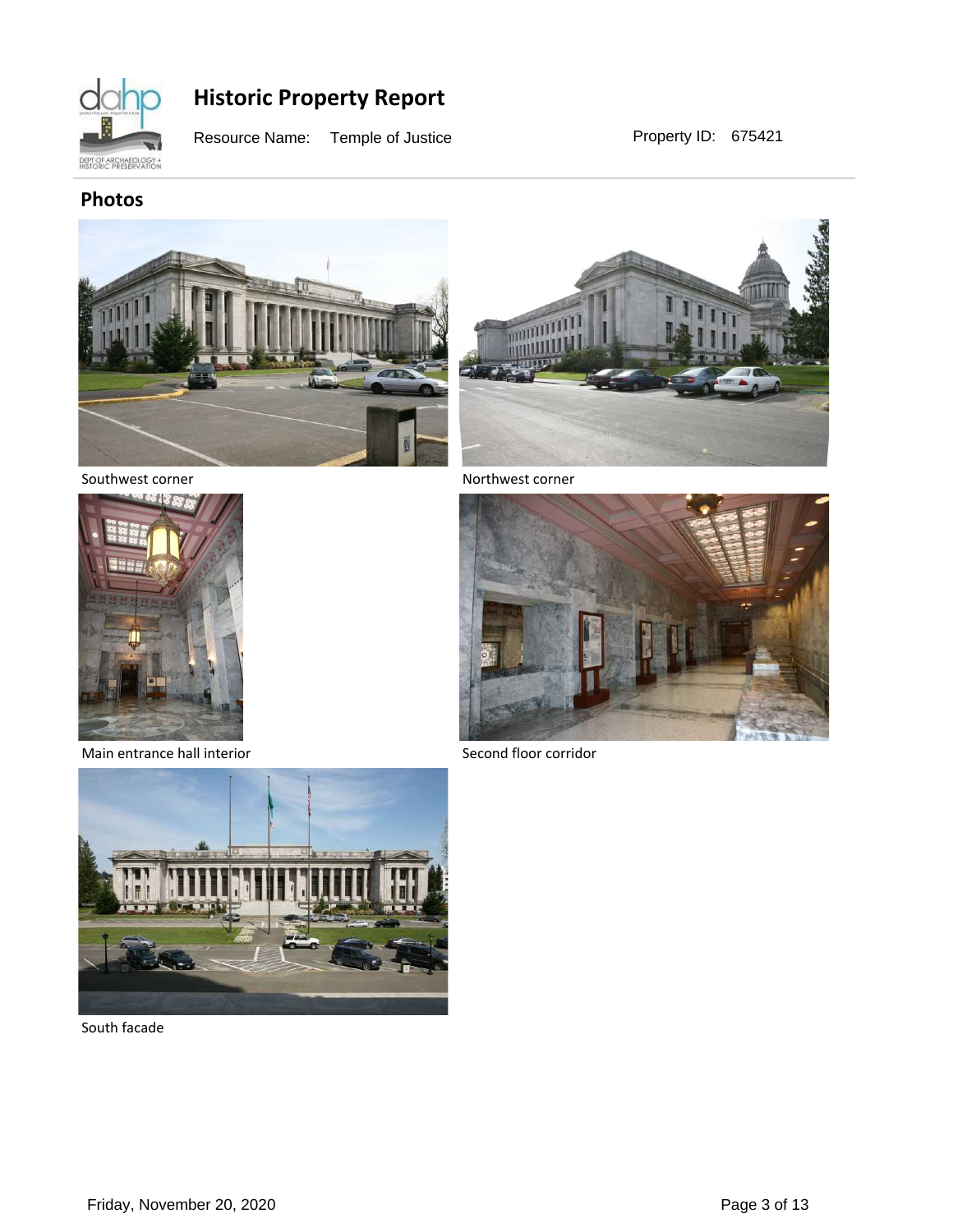

Resource Name: Temple of Justice **Property ID: 675421** 

### **Inventory Details - 4/14/2014**

| Common name:              | Temple of Justice, Washington Supreme Court |
|---------------------------|---------------------------------------------|
| Date recorded:            | 4/14/2014                                   |
| <b>Field Recorder:</b>    | Susan Johnson, Artifacts Consulting, Inc.   |
| <b>Field Site number:</b> |                                             |
| <b>SHPO Determination</b> |                                             |

### **Detail Information**

| <b>Characteristics:</b>                                 |                      |
|---------------------------------------------------------|----------------------|
| Category                                                | Item                 |
| <b>Roof Type</b>                                        | Gable                |
| <b>Structural System</b>                                | Masonry - Brick      |
| Plan                                                    | H-Shape              |
| <b>Roof Type</b>                                        | Flat with Parapet    |
| Cladding                                                | Stone - Ashlar/Cut   |
| <b>Foundation</b>                                       | Concrete - Poured    |
| Styles:                                                 |                      |
| Period                                                  | <b>Style Details</b> |
| Mid-Late 19th and Early 20th<br><b>Century Revivals</b> | Neoclassical         |

#### **Surveyor Opinion**

| <b>Property appears to meet criteria for the National Register of Historic Places: Yes</b> |     |
|--------------------------------------------------------------------------------------------|-----|
| Property is located in a potential historic district (National and/or local):              | Yes |
| Property potentially contributes to a historic district (National and/or local):           | Yes |

**Significance narrative:** Begun in 1912 and completed in 1922, the Temple of Justice was the first building on the Capitol campus initiated under the Wilder and White master plan. Because of the delays in finishing the interior, however, the Powerhouse and the Insurance buildings were completed before the Temple of Justice. Built to house the Washington State Library and Supreme Court, the Temple of Justice set the style and proportion example for the entire campus. The building͛s spaces have also been host to events and decisions that shaped Washington state history. The three phases of building construction follow below. • 1912-1913 Original construction, including foundation, brick walls, roof, and partial interior finishes

- 1918-1919 Exterior stone cladding installed
- 1920-1922 Completion of interior work

Architects Wilder and White designed the building in the Neoclassical Revival style. The exterior cladding is Wilkeson sandstone, quarried in Pierce County, Washington. The historic associations central to the Temple of Justice's significance are the initiation of Wilder and White's master plan and the provision of and con-tinued use as state judicial space on the West Capitol Campus.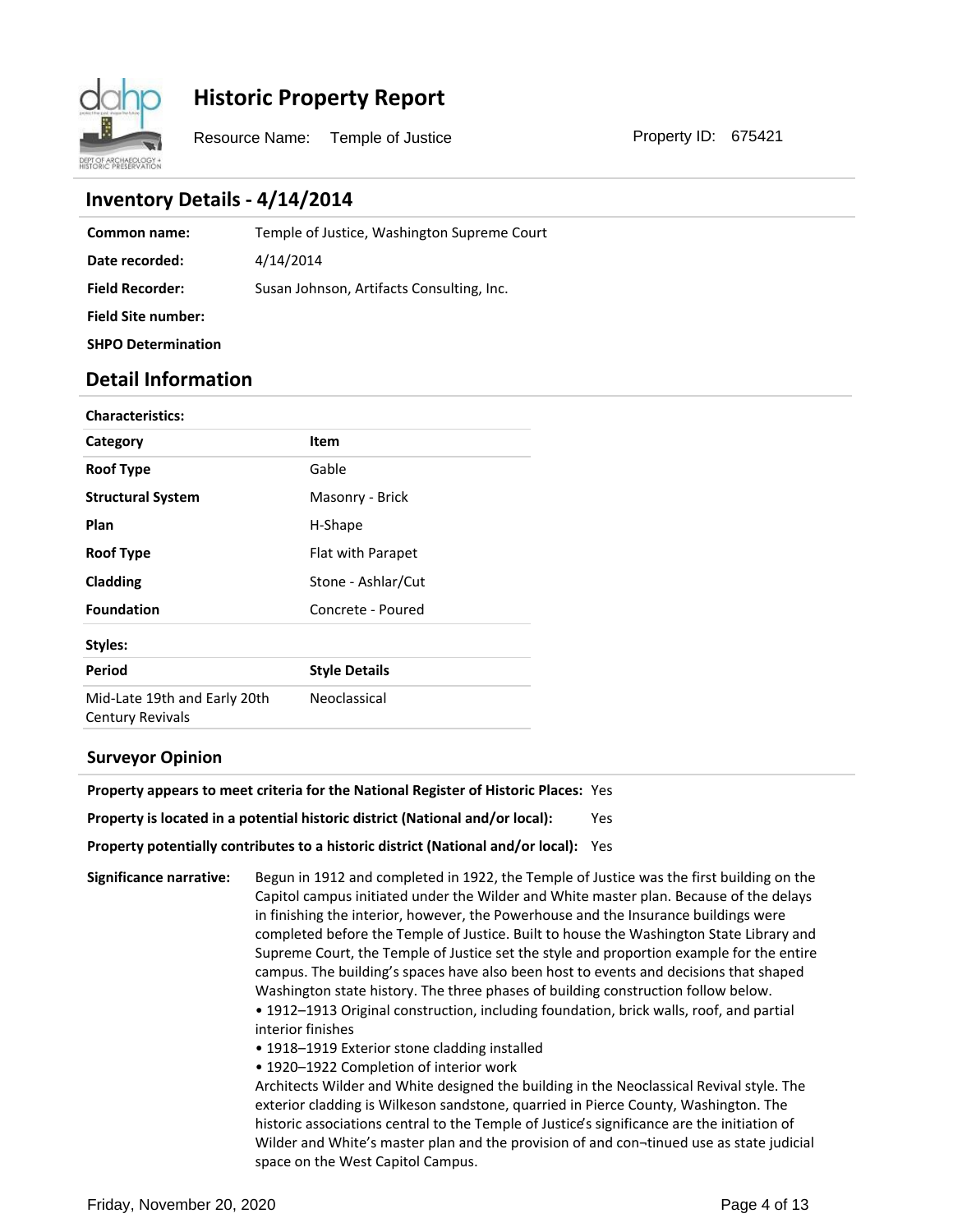

Resource Name: Temple of Justice **Property ID: 675421** 

From about 1848, a federally appointed justice served the court "circuit" across one large district (present day Oregon, Washington and Idaho). With the 1853 formation of Washington Territory from the larger Oregon Territory, Washington split into three judicial districts. Each of the new districts had a federal justice. Once each year, the three justices for the Washington Territory met in Olympia and formed a Supreme Court, listening to appeals from the circuit courts. In 1884, the territory added a fourth judicial district. With statehood in 1889, Washington adopted a state constitution and expanded its judicial system. Voters elected five judges for six-year terms. The number of judges grew to seven in 1905 and to nine in 1909.

During territorial and early statehood days, the Supreme Court met in several different buildings in Olympia. One of those was the former Thurston County Courthouse, which the state occupied and used as the Washington State Capitol in 1905. That building, today known as the Old Capitol Building, became severely overcrowded by at least 1909. It was hoped that, by constructing the Temple of Justice first and moving the Supreme Court and the Washington State Library into the new building, some of the crowding at Old Cap would be alleviated.

Preparations for construction of the Temple of Justice began in 1912. In February, the commission invited construction bids. Hans Pederson submitted the lowest bid and won the contract. On March 16, 1912, Justice R.O. Dunbar presided over the groundbreaking. In the following months, the commission approved H.L. Copeland as supervising architect for the building and numerous contractors. Some of the principal contractors and material suppliers involved in the construction of the Temple of Justice were:

- Hans Pederson, general construction
- West Coast Heating Company, heating
- Evans-Dickson Company, electrical
- U.S. Steel Products Company, steel work
- Hecla Iron Works, metal windows
- American Wire and Iron Works, ornamental iron
- Puget Sound Bridge and Dredge, installed exterior stone cladding

• H.E. Gleason Company (Seattle) and Edward W. Caldwell (New York), Class A light fixtures

In January, 1913, the Supreme Court and part of the Attorney General's office moved from the Old Cap to the Temple of Justice. The new building also hosted the Inaugural Ball for Governor Ernest Lister that month. A few months later, the commission reported that the building could not be finished under the existing construction budget. Governor Lister denied the commission's request for additional funding and Wilder and White were directed to wrap up their aspects of the project, at least for the time being. Limited work continued, such as the completion of the roof in 1914. Designs were simplified to cut costs, especially exterior sandstone carving and detailing.

In 1915, the Legislature created the "Capitol building interest fund" to pay off existing debts on the building and to complete the remaining phases. However, in the face of ongoing resistance by Governor Lister, construction did not resume until 1918, when the contract was signed with Puget Sound Bridge and Dredge to clad the exterior of the building. The exterior cladding was completed in the summer of 1919, featuring primarily Wilkeson sandstone except for granite facing at the base (foundation).

The third phase, finishing the remainder of the interior, began soon after the end of World War I, in circa 1920 (contract signed in 1919 but progress of work is not clear). Interior finishes included Alaskan marble and white oak, principally. The Jos. Mayer Manufacturing Company of Seattle provided and Talcott Brothers of Olympia installed the ornate clocks. The H.E. Gleason Company of Seattle and Edward W. Caldwell of New York designed and built the prominent light fixtures. In 1921–22, the final furnishings were added (initial furnishings added in 1913).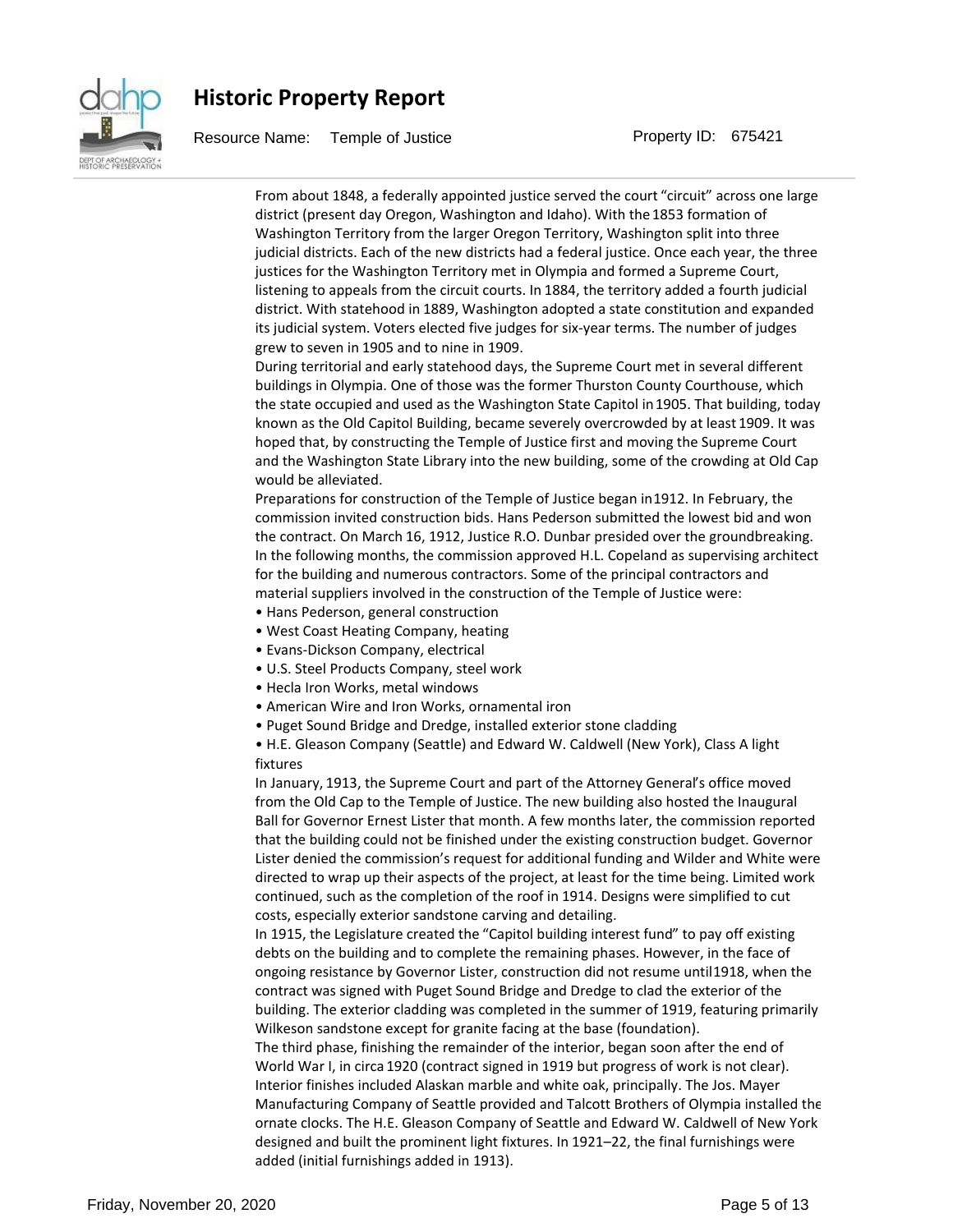

Resource Name: Temple of Justice **Property ID: 675421** 

At every stage, the construction of the Temple of Justice ran over budget. The long timeframe and delays in the project resulted in increased cost of materials and labor from start to finish, especially during the second phase (concurrent with World War I shortages). During the war years, labor and material costs rose dramatically, making the completion of the interior many times more expensive than originally estimated. Since 1913, the building has housed the Supreme Court, justices' chambers, court associated offices (e.g., Commission of the Court, Court Clerk, Administrative Office of the Courts), and the Law Library. Initially, the Temple of Justice also contained the Washington State Library, which moved to the new Pritchard Building in 1959. The Attorney General occupied office space in the Temple of Justice from 1913 to 1988, relocating when the building was to be renovated. For a few years in the 1920s, the Highways Department used the boiler room in the Temple of Justice as their materials testing facility. From 1955 to 1987, the State Board for Volunteer Firefighters and Reserve Officers occupied space in the east wing. **Physical description:** Physical: The Temple of Justice is situated at the north end of the Capitol group. Water Street Southwest borders the north side of the building and an oval roundabout stretches along the primary south elevation. Lawns flank the building on the east and west. Character-defining spaces and features include: • Massing • Flat and gable roof forms • Wilkeson sandstone elements • Granite elements • Doric order columns and pilasters • Marble elements • Bronze window frames, light fixtures ● Oak finishes • Clocks • Overall fenestration • Supreme Courtroom, Law Library Reading Room • First floor south (main) entrance hall • Second floor exhibit hall • Basement corridor The Temple of Justice features a rectangular footprint, oriented east-west with bays projecting slightly at the east and west ends. The two-story building features a daylight basement and stands on a level site with grade dropping sharply at the rear north edge to fully expose the basement level and rear entrance. The building stands on a reinforced concrete foundation clad with granite. Exterior walls consist of load-bearing brick clad with Wilkeson sandstone. A free-standing, two-story Doric order colonnade lines the south facade. The north facade features two-story engaged columns at the end bays with pilasters at the central portion. Prominent pediments project from the north and south end bay facades. The east and west end facades feature two-story pilasters. A prominent belt course wraps around the building at the transition between the basement and first story. A restrained entablature, consisting

> of an architrave, frieze, and projecting cornice, extends around the building above the second story. Above the Doric columns the cornice features a lower dentiled band. Along the main portion of the rear facade, a low balustrade extends above the belt course in front of the first story windows.

> A Wilkeson stone parapet wraps around the roof edge and steps up over the south (main) entrance. A principally flat roof caps the structure, except for a side gable over the south half of the main portion.

Bronze sash-and-frame windows provide daylighting to the interior. First floor window openings are the tallest, surmounted by slightly shorter second floor openings. Modest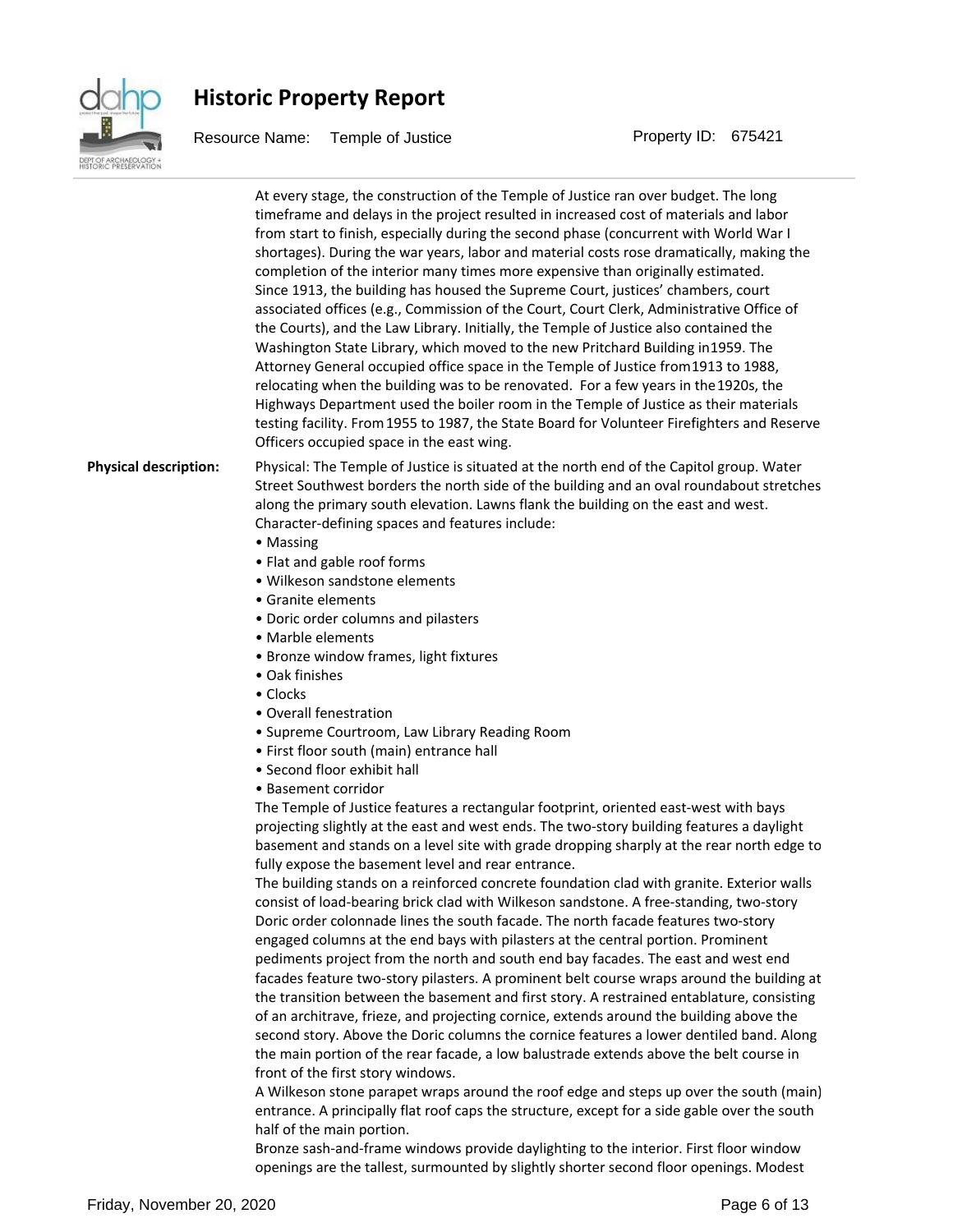

Resource Name: Temple of Justice **Property ID: 675421** 

basement windows perforate the stone base. The typical window arrangement is a fourlight grouping-a pair of casements topped by two smaller fixed panes. Along the main body of the south (front) facade, multi-light window groups extend vertically through most of the first and second floors. The groups are divided by engaged columns. Basement windows only have casement pairs.

Entry to the building is accomplished through two public and three staff entrances. The public enters from the north and south sides at the basement and first story levels. Staff entrances are located on the north side and at the east and west ends of the building, providing access to the basement corridor and associated office spaces.

On the front (south) facade, a monumental granite stairway leads upwards. Starting from a broad base at grade level, the stairway narrows as it rises, leading to three sets of centrally placed double bronze doors flanked by bronze wall sconces. The words "Temple of Justice͟are carved into the frieze above. The doors are decorated on both sides with coffered rosettes and each set features a transom and ornate bronze grille work. The north entry enters at the basement level and features three pairs of bronze grille doors. Three decorative carved sandstone panels set above the doorways highlight the entrance and display cartouches and swags. Exterior bronze sconces with globe lenses flank the doorways.

Secondary public entrances are located at the east and west ends. A single set of double doors are centered in those facades, below a short flight of granite steps leading down from grade to the basement level. At the east entry, there is also an added ADA ramp leading down from grade. Bronze sconces flank the doorways. A private single door is also located in the north facade, intact with a bronze grille exterior door. Interior

The basic floor plan of the Temple of Justice is simple, formal, and symmetrical. The Classical design themes from the exterior are echoed on the interior, as is the monumental scale. There is a large, two-story tall entrance hall inside the south (main) entrance. This hall accesses the Supreme Courtroom to the west, the Law Library Reading Room to the east, and an east-west corridor off the north side. On the second floor, a public exhibit hall overlooks the main (south) entrance hall, with the rest of the floor taken up by offices and justices' chambers. The Law Library occupies approximately half of the basement; the remaining basement space is divided between restrooms, offices, and secondary mechanical and utility spaces.

Finishes reflect the level of public access. The main (south) entrance hall and the secondfloor exhibit hall, have always been the central public spaces in the building, functioning as circulation areas, as well as event, and meeting. These types of public spaces received the highest quality finishes, such as marble, helping to impress upon visitors and staff alike the important governmental role of the building. The semi-public spaces, such as the Law Library Reading Room and the Supreme Courtroom, feature fine wood and plaster finishes, heavy wood furniture, and massive bronze chandeliers. In contrast, less public spaces, such as the offices, feature modest finishes and materials, such as painted plaster. Nearly all the marble in the building is Alaskan Tokeen—white and gray, heavily figured. Typically, the top trim of the wainscots, bases and borders around the floors are darker pieces of the same marble to accentuate the edges. Some of the floor is laid in patterns of compasses or diamond patterns of lighter and darker marble. The main (south) entrance hall, just inside the primary entrance, is capped with a series of rectangular skylights. A smaller version illuminates the second floor exhibit hall. The entrance hall skylights are recessed into the coffered ceiling. Chains suspend large lanterns from the ceiling for additional light, along with original bronze wall sconces around the room. The walls are clad almost entirely with the typical marble, except for a painted, classically themed frieze with riglyphs separated by metopes. The frieze blends into the painted, coffered ceiling. Greek key patterns and egg and dart motifs further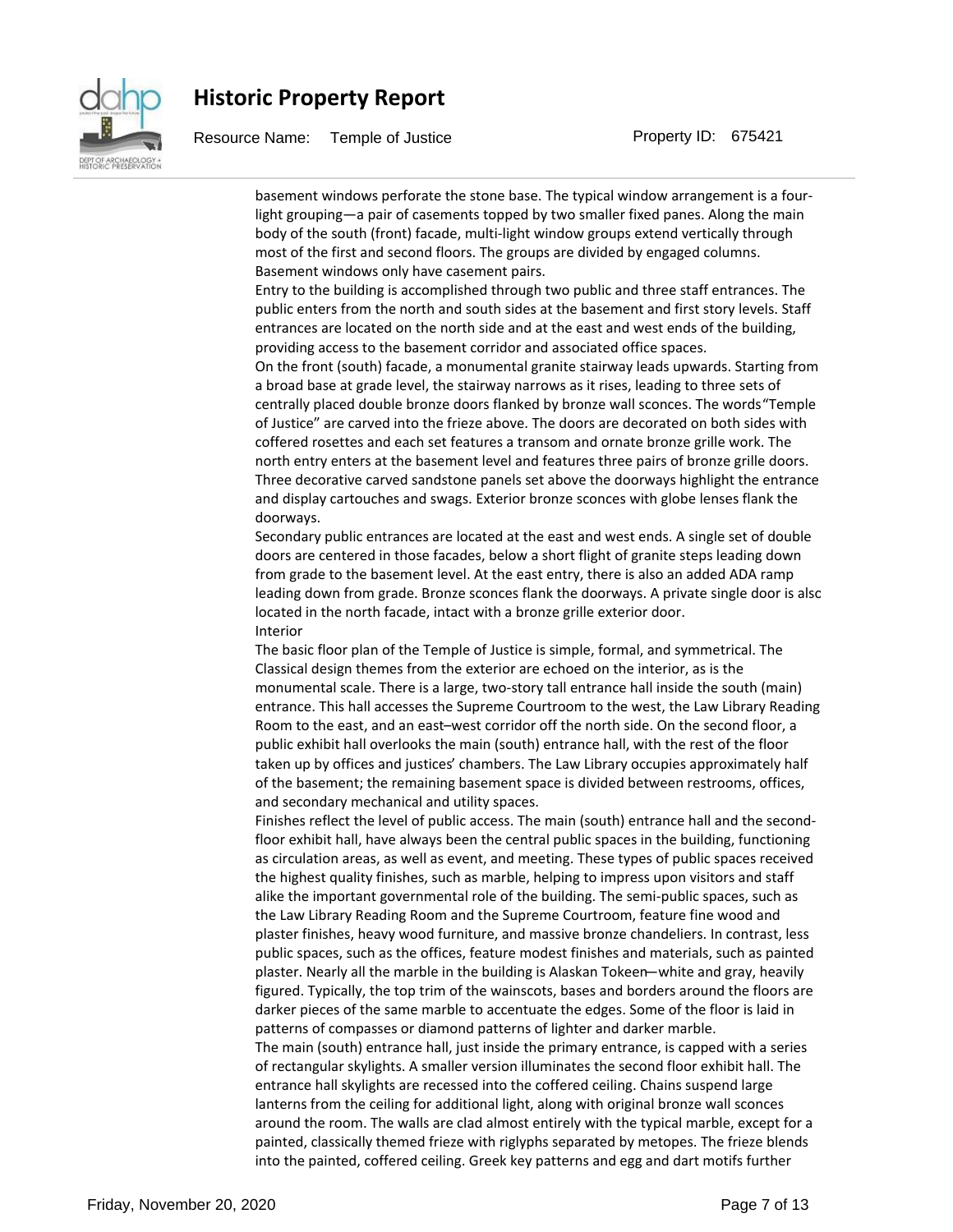

Resource Name: Temple of Justice **Property ID: 675421** 

adorn the upper walls and ceiling in this space. A glass and bronze vestibule surrounds the center set of bronze doors, the only operable pair in the south entry. A set of metal framed glass doors then leads into the entrance hall proper.

To the west, fluted marble columns bracket the approach to the Supreme Courtroom. Inside a pair of massive wood doors, the courtroom itself is finished with classical motifs executed in wood and plaster rather than marble. Plaster pilasters adorn the walls, each topped with a decorative cornice that wraps the room. A ceiling cove connects the walls to the coffered ceiling, featuring faux plaster beams. All the plaster elements are painted to match the wood elements. Decorative wood grilles, featuring an x-cross pattern, hide the radiators.

A curving justices' bench, also decorated with the typical wood grille pattern, faces the room from the west wall. Heavy draperies shield the tall windows in the south wall. A doorway in the west wall connects the justices' bench with private spaces beyond the courtroom, and a north doorway connects to the court clerk's office. Illumination derives from the windows, wall scones, two original chandeliers suspended from the coffered ceiling, and from cove lighting around the tops of the walls. There are also added contemporary light fixtures recessed into the ceiling. Grates along the tops of the walls provide ventilation. Carpeting and fabric wall acoustic panels are relatively recent additions.

Across the main hall to the east, the Law Library Reading Room balances the floor plan. The Reading Room is similarly finished with wood and plaster, for example at the cornice and the coffered ceiling. In the cove, ribs suggest the start of ceiling vaults. The same chandeliers hang from the ceiling as in the Courtroom. The Reading Room has an illuminated ceiling cove as well as wall sconces. Tables for reading occupy the center of the room, surrounded by elaborate oak bookcases. The Librarian͛s Desk faces the room from the west end. Decorative wood screens, of the typical x-cross pattern, cover large openings in the east and north walls. Radiators are similarly shielded with the typical wood grilles. The library stacks on the first floor are located through openings in the north wall.

At the second floor, the grand staircase delivers visitors and staff to the exhibit hall. This space, like the main entrance hall, displays the typical marble finishes on the walls, with a combination of marble and terrazzo on the floor. Massive piers separate the openings which overlook the hall below. Solid half-walls anchor those openings. A painted coffered ceiling, with a nearly central skylight, surmounts this space. Short corridors off the east and west ends lead south to private spaces. Offices also open directly onto the exhibit hall in the east, north, and west walls. Original light fixtures illuminate this space in addition to the skylight. Contemporary recessed lights shine down on the open stairs. Inside the north entrance, the north vestibule presents visitors with marble wainscot on the walls and terrazzo floors bordered with marble. A contemporary glass wall with a single glass ADA, remote operable door forms the south wall of the vestibule. Proceeding into the building, a marble grand staircase ascends to the east and west. The stairs essentially divide the north hall from the main east-west corridor in the basement. The secondary entrances at the west and east ends of the building access the main east-west corridor, which continues the entire length of the floor plan. Restrooms, offices, and other spaces open onto the corridor from the north. The Law Library is housed in the south half of the basement. The basement corridor features the typical marble wainscot and terrazzo floors with marble borders. Alterations

The most significant alterations to the Temple of Justice happened in the 1988–1989 rehabilitation and renovation project. Goals of that project focused on reinforcing the building for future seismic events but also addressed user comfort standards, life safety aspects, security systems, and continued utility of the building.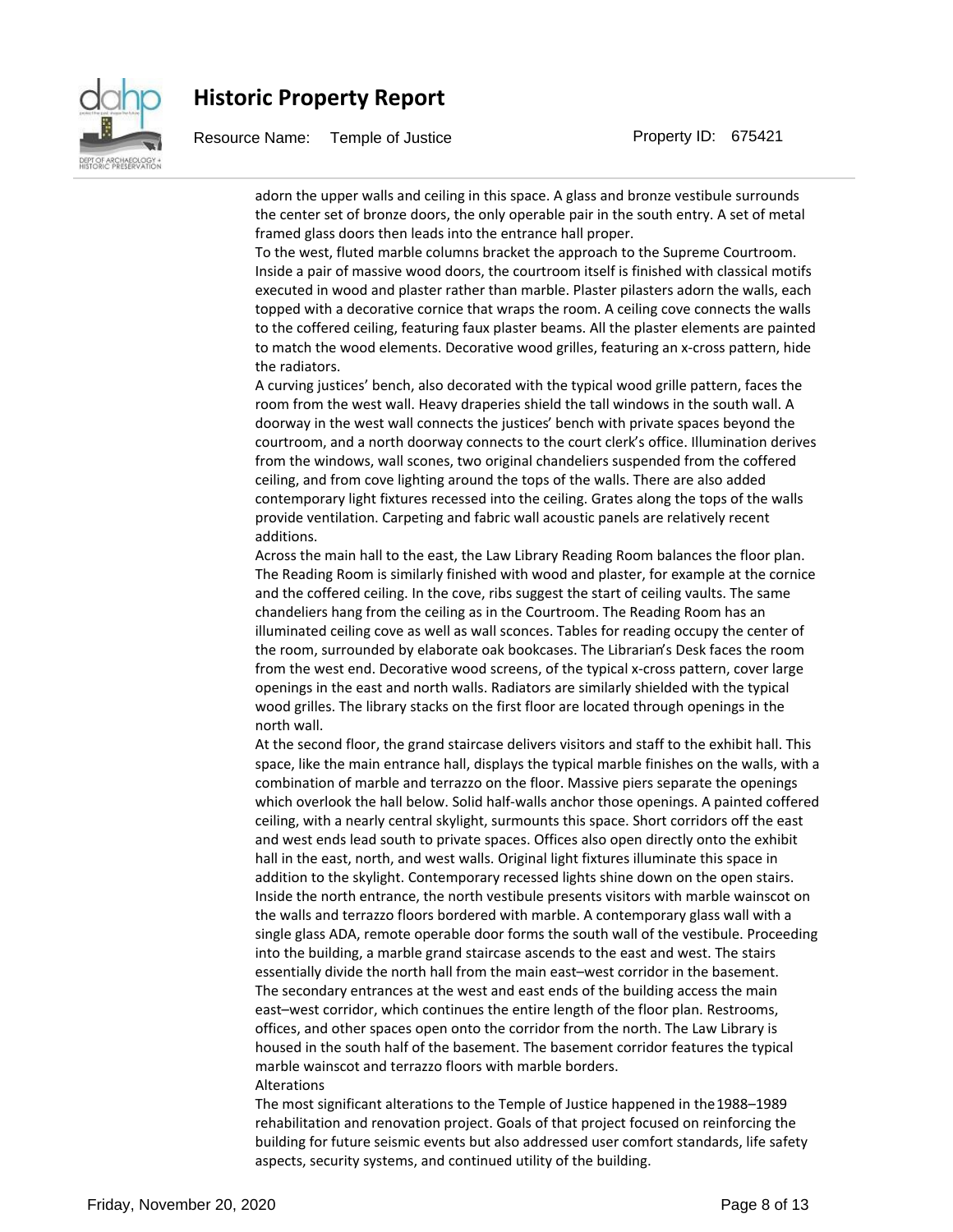

| The following list contains the known major projects undertaken since completion of the<br>building. Projects are arranged chronologically.<br>. 1941 Previously unfinished basement spaces converted to offices; reconfiguring offices                                                                                                                                                                                                                                                                                                                                                                                                                                                                                                                                                                                                                                                                                                                                                                                                                                                                                                                                                                                                                                                                                                                                                                                                                                                                                                                                                                                                                                                                                                |
|----------------------------------------------------------------------------------------------------------------------------------------------------------------------------------------------------------------------------------------------------------------------------------------------------------------------------------------------------------------------------------------------------------------------------------------------------------------------------------------------------------------------------------------------------------------------------------------------------------------------------------------------------------------------------------------------------------------------------------------------------------------------------------------------------------------------------------------------------------------------------------------------------------------------------------------------------------------------------------------------------------------------------------------------------------------------------------------------------------------------------------------------------------------------------------------------------------------------------------------------------------------------------------------------------------------------------------------------------------------------------------------------------------------------------------------------------------------------------------------------------------------------------------------------------------------------------------------------------------------------------------------------------------------------------------------------------------------------------------------|
| at first and second floors.<br>· 1942 Added passenger elevator.<br>• 1949 Structural repair projects followed the major earthquake in 1949. Repairs<br>addressed issues at the stone parapets, exterior stone cladding, and roof structure.<br>· 1988-1989 Major interior renovation and seismic reinforcements. Inserted concrete<br>shear walls at the perimeter and a reinforced concrete foundation. When original finishes<br>were disturbed for the seismic work, they were reinstalled wherever possible. New<br>finishes included fresh paint, carpeting, drapes, acoustic wall treatments in the Supreme<br>Courtroom, and pink Taiwanese marble in several restrooms and secondary corridors.<br>Two new staircases (east and west facades) and an elevator added. Rearranged some of<br>the library stacks and office assignments, particularly impacting the secondary office<br>spaces; these spatial alterations allowed for enlarging some offices as well as creating<br>new offices and a lunch room. Whenever possible, original doors, trim, and light fixtures<br>refurbished and reused. Some reproduction doors and light fixtures added. Universal<br>(ADA) access was improved with a new ramp on the east side. Upgrades in building<br>systems included plumbing, ventilation, and heating, among others. Most skylights<br>removed.<br>. 1994, 1998 Lighting modifications throughout building, including relocation of some<br>original fixtures and installation of new.<br>. 2002-2003 Repairs to interior and exterior following major 2001 earthquake, including<br>repointing of mortar joints, plaster and marble repair, and north exterior balustrade<br>stone repair and/or replacements in-kind. |
| The Washington State Archives provided the majority of information pertaining to the<br>design, construction, and subsequent occupancy of the Capitol campus buildings. The<br>Archives maintains a notable collection of original drawings.                                                                                                                                                                                                                                                                                                                                                                                                                                                                                                                                                                                                                                                                                                                                                                                                                                                                                                                                                                                                                                                                                                                                                                                                                                                                                                                                                                                                                                                                                           |
| The Washington State Department of Enterprises Services, Facilities Division, also<br>maintains an impressive record of drawings, including specifications, in their Records<br>Center.                                                                                                                                                                                                                                                                                                                                                                                                                                                                                                                                                                                                                                                                                                                                                                                                                                                                                                                                                                                                                                                                                                                                                                                                                                                                                                                                                                                                                                                                                                                                                |
| <b>Primary Sources</b><br>"Another State Building to be Erected." Daily Olympian. February 20, 1934: 1, 6.<br>Capitol Commission Records. (1930s-1940s). Washington State Archives. Acc. 03-A-246<br>and Acc. 86-10-944.                                                                                                                                                                                                                                                                                                                                                                                                                                                                                                                                                                                                                                                                                                                                                                                                                                                                                                                                                                                                                                                                                                                                                                                                                                                                                                                                                                                                                                                                                                               |
| Capitol Committee Minutes. Washington State Archives. Vol.1. April 26, 1918 - February<br>18, 1925; October 1, 1956; January 22, 1957 - December 1966.<br>"Ernest Flagg, 90, Architect, Is Dead: Dean of American Profession, Designed U. S. Naval<br>Academy and Local Singer Building." The New York Times. April 11, 1947: 25.<br>General Administration Records. Washington State Archives. Acc. 91-8-926; Acc. 00-A-77.<br>1930s-2006.                                                                                                                                                                                                                                                                                                                                                                                                                                                                                                                                                                                                                                                                                                                                                                                                                                                                                                                                                                                                                                                                                                                                                                                                                                                                                            |
| "Harry White, 89, Architect, Dies: Designer of Public Buildings was 1899 M.I.T. Graduate"<br>The New York Times. June 10, 1966: 45.                                                                                                                                                                                                                                                                                                                                                                                                                                                                                                                                                                                                                                                                                                                                                                                                                                                                                                                                                                                                                                                                                                                                                                                                                                                                                                                                                                                                                                                                                                                                                                                                    |
| Library of Congress, Manuscripts Division, Frederick Law Olmsted papers. Microfilm reels<br>252 and 253.<br>McDonald, Lucile. "Washington's New State Library." The Seattle Times. February 8,                                                                                                                                                                                                                                                                                                                                                                                                                                                                                                                                                                                                                                                                                                                                                                                                                                                                                                                                                                                                                                                                                                                                                                                                                                                                                                                                                                                                                                                                                                                                         |
| 1959, 19-20.<br>"Mrs. W. R. Wilder, Garden Authority: Writer on Horticulture and Leading Exponent of<br>Rock Gardening is Dead." The New York Times. April 22, 1938: 19.                                                                                                                                                                                                                                                                                                                                                                                                                                                                                                                                                                                                                                                                                                                                                                                                                                                                                                                                                                                                                                                                                                                                                                                                                                                                                                                                                                                                                                                                                                                                                               |
|                                                                                                                                                                                                                                                                                                                                                                                                                                                                                                                                                                                                                                                                                                                                                                                                                                                                                                                                                                                                                                                                                                                                                                                                                                                                                                                                                                                                                                                                                                                                                                                                                                                                                                                                        |

"New Highway Building to be Opened this Evening." Daily Olympian. July 10, 1934: 1. ͞Not Good Business Men.͟Seattle Daily Times. March 11, 1901, 6.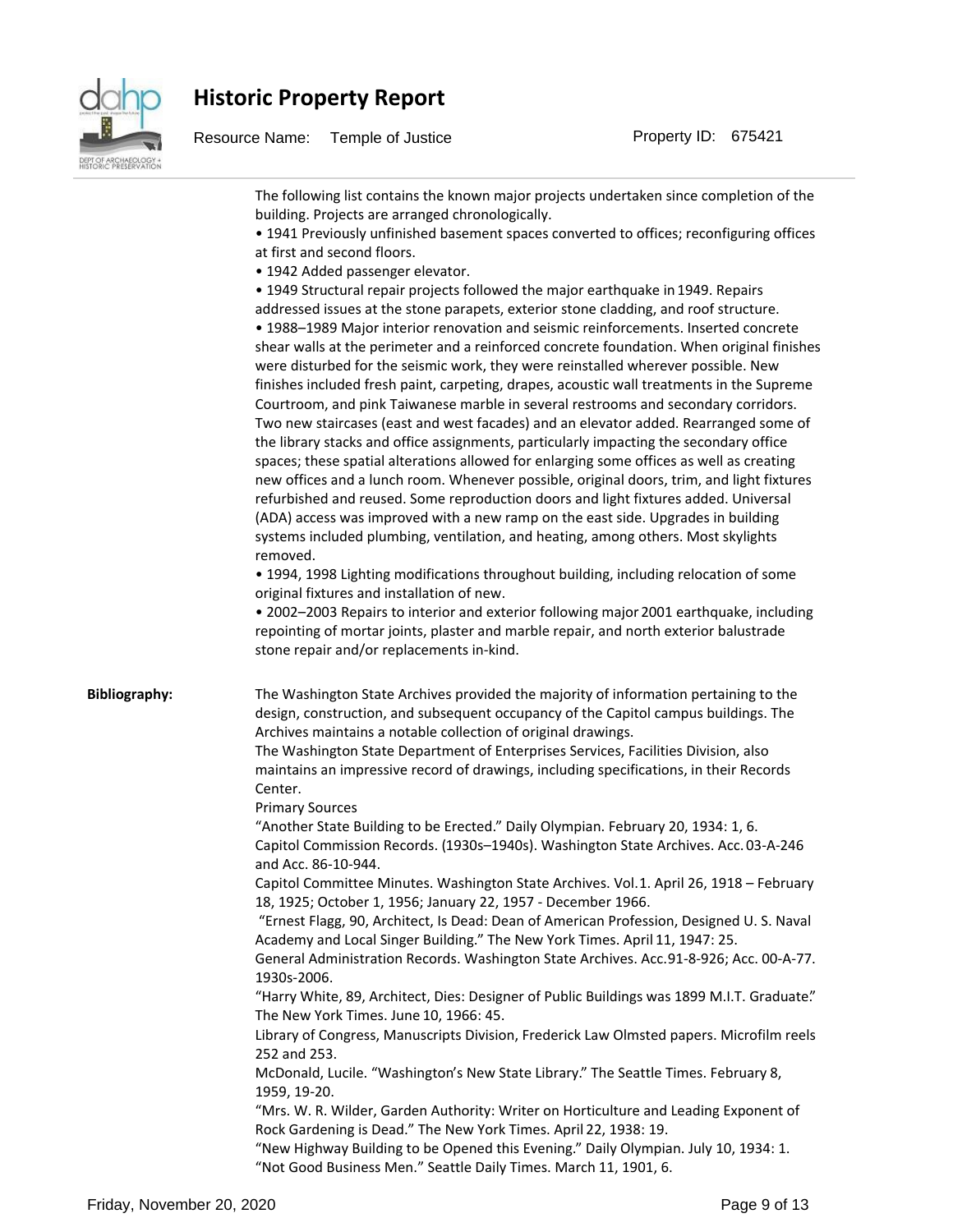

Resource Name: Temple of Justice **Property ID: 675421** 

͞Otto Holmdahl, Landscaper.͟The Seattle Times. March 5, 1967. ͞Our Temple of Justice.͟Morning Olympian. May 15, 1891. Volume I, Issue 53: 4. R. L. Polk and Company. Olympia City Directories. 1919-1971. State of Washington Department of Highways. Fifteenth Biennial Report of the Director of Highways: 1932-1934. Lacey V. Murrow, Director. Olympia: State Printing Plant, 1934. Washington State Archives. Capitol Committee Index. Accession No. 03A246. Insurance Building Furniture. V1 I-2-7 Box 53, 54. ---. Correspondence. V1 I-2-3 Box 30, 31. ---. Minutes. V1 I-1-3 Box 77. Wilder and White. "Report on Office Building "A" and Power Plant." December 29, 1919. ---. "Report on Tentative Plans of the Proposed Office Building." 29 September 1919. ---. "Report on the Designs submitted for the Electric Light Fixtures in the Temple of Justice, Office Building A and Boiler House.<sup>™</sup> 15 October 1920 ---. Letter to the State Capitol Committee regarding the Walker Cut Stone Company. 10 March 1922 ---. General Specifications of Work to be Done and Materials to be Furnished in the Erection and Completion of Office Building "A" for the State of Washington on the Capitol Site in the City of Olympia. 1919 ---. Original Drawings. Capitol Commission Building Plans. Capitol Campus Buildings. Insurance Building. Accession No. 03-A-246 Folder 27. 1919-1921 Wohleb, Joseph H. Washington State Archives. Letters to State Capitol Committee; Public Works Administration; Emergency Administration of Public Works; MacDonald Building Company; A. G. Rushlight and Company; Lighthouse Electric Company; and H. J. Adler Construction Company. 1938-1940. Wohleb and Wohleb Collection. University of Washington Special Collections. Acc. 4242. Secondary Sources Architectural Resources Group. "Historic Structure Report: Temple of Justice, Washington State Capitol Campus.<sup>™</sup> Prepared for Washington State Department of Enterprise Services, August 2013. ---. "Historic Structure Report: Powerhouse and Chimney, Washington State Capitol Campus.<sup>"</sup> Prepared for Washington State Department of General Administration (GA), February 2010. ---. "Washington State Capitol Governor's Mansion Historic Structure Report." Prepared for Washington State Department of Enterprise Services, May 2014. Artifacts Consulting, Inc. "A Maritime Resource Survey for Washington's Saltwater Shores.<sup>"</sup> Prepared for the Washington State Department of Archaeology and Historic Preservation, 2011. ---. "Highway Building (Newhouse Building)." Historic American Buildings Survey (HABS) documentation. Prepared for Washington State Office of Archaeology and Historic Preservation, 2004. ---. "Insurance Building: Historic Structures Report." Prepared for the Washington State Department of General Administration, August 2006. ---. "John L. O'Brien Building (Transportation Building): Historic Structures Report." Prepared for the Washington State Department of General Administration (GA), February 2007. ---. "Old Capitol Building (Thurston County Courthouse/Washington State Capitol): Partial Historic Structure Report.<sup>"</sup> Prepared for the Washington State Department of General Administration, June 2008. ---. "Public Lands-Social Security Building (John A. Cherberg Building): Historic Structures Report.<sup>"</sup> Prepared for the Washington State Department of General Administration (GA), August 2003. ---. "Washington State Library (Joel M. Pritchard Building): Historic Structures Report."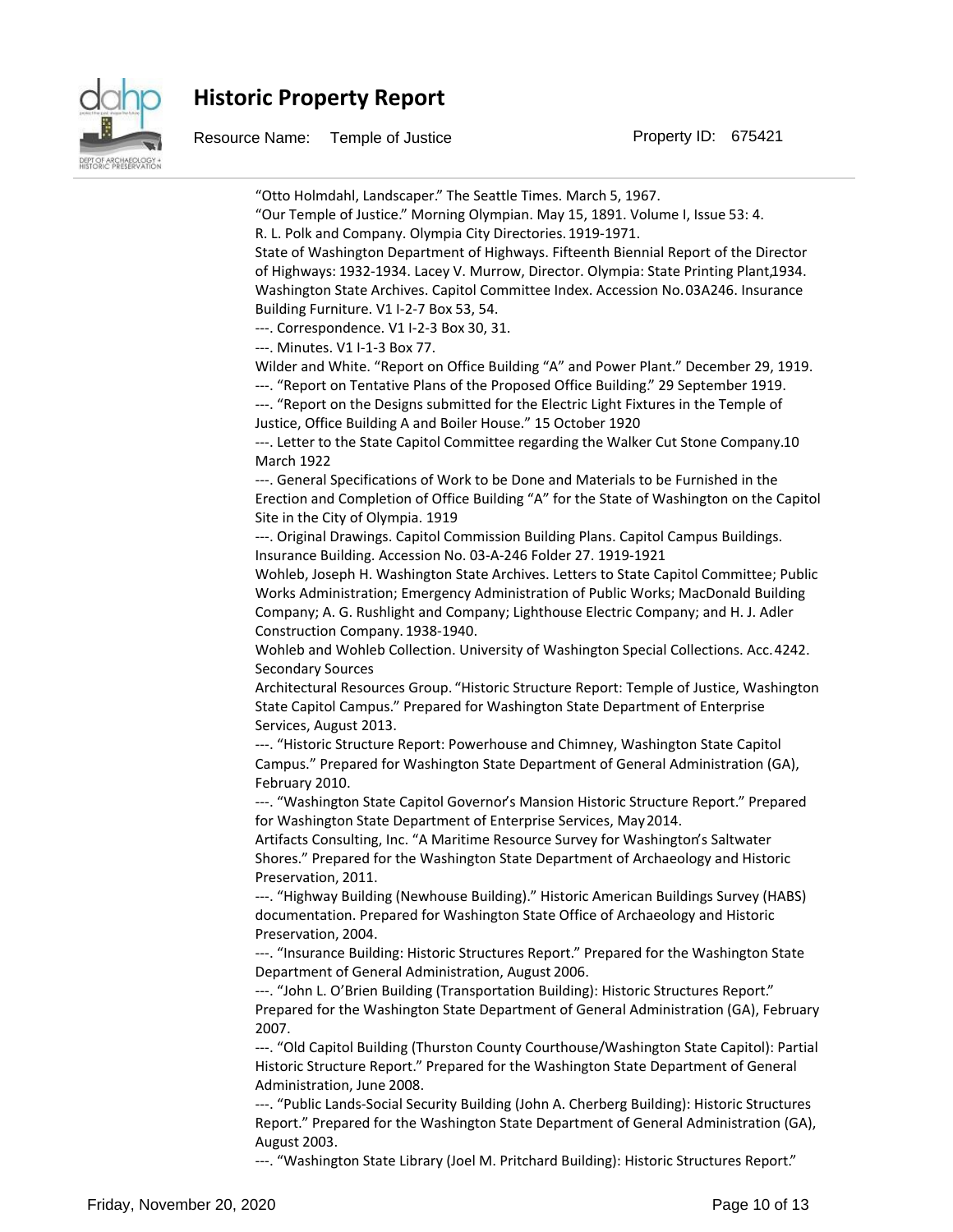

Prepared for the Washington State Department of General Administration (GA), August 2002. ---. "West Capitol Campus: Olmsted Brothers Master Planning and Landscaping, Washington State Capitol Grounds.<sup>™</sup> Prepared for the Washington State Department of General Administration (GA). 2008. ͞Are American Cities Going Mad Architecturally?͟The New York Times. August 6, 1911. Beveridge, Charles E. "The Olmsted Firm." National Association for Olmsted Parks: Saving America's Great Historic Landscapes. Accessed May 8, 2014, http://www.olmsted.org/the-olmsted-legacy/the-olmsted-firm/an-introduction. Birnbaum, Charles A., ASLA. Preservation Brief 36: Protecting Cultural Landscapes: Planning, Treatment and Management of Historic Landscapes. National Park Service, U.S. Department of the Interior. Heritage Preservation Services. Washington, D.C., 1994. Brazier, David. History of the Washington Legislature 1854-1963. Olympia, WA: Washington State Senate, 2000. Accessed March 10, 2014. http://www.sos.wa.gov/history/images/publications/SL\_brazierhistory/SL\_brazierhistory. pdf. City of Olympia. "Elected Officials Chronology." Last modified January 9, 2014. http://olympiawa.gov/community/about-olympia/history-of-olympiawashington/elected-officials-chronology City of Olympia. "History of Olympia, Washington." Last modified January 28, 2014. http://olympiawa.gov/community/about-olympia/history-of-olympia-washington Clausen, Meredith L. ͞Paul Thiry.͟Shaping Seattle Architecture. Edited by Jeffrey Karl Ochsner. Seattle: University of Washington Press, 1994: 246-251. Clausen, Meredith L. "Paul Thiry: The Emergence of Modernism in Northwest Architecture." Pacific Northwest Quarterly 74-75. July 1984. ͞Fay, Russell and Babcock, Architects.͟Pacific Coast Architecture Database (PCAD). Accessed May 7, 2014. https://digital.lib.washington.edu/architect/partners/1925/. Fitzgerald, Annamary. "General Administration Building." National Register of Historic Places nomination. Listed 2007. Frederick Law Olmsted National Historic Site. National Park Service. Green, Christopher. "E. P. Babcock." Historic Tacoma. Accessed May 7, 2014. http://www.historictacoma.org/ht/ep-babcock.html. Houser, Michael, State Architectural Historian. "Ambrose J. Russell: 1854-1938." Department of Archaeology and Historic Preservation. Last modified November 2011. http://www.dahp.wa.gov/learn-and-research/architect-biographies/ambrose-j-russell. "James Dawson, 67, Landscape Expert: Designer of Grounds of State Capitol in Washington and of Colleges and Estates Dies.<sup>™</sup> The New York Times. April 25, 1941: 19. ͞Joseph H. Wohleb: 1887-1958͘͟Department of Archaeology and Historic Preservation. Accessed May 7, 2014. http://www.dahp.wa.gov/learn-and-research/architectbiographies/joseph-h-wohleb. Jester, Thomas C. and Sharon C. Park, AIA. Preservation Brief 32: Making Historic Properties Accessible. National Park Service, U.S. Department of the Interior. Heritage Preservation Services. Washington, D.C., 1993. Johnston, Norman J. "A Capitol in Search of an Architect." The Pacific Northwest Quarterly Vol. 73, No. 1 (January 1982): 2-9. Accessed April 4, 2014. http://www.jstor.org/stable/40490817. ---. "The Washington State Capitol Campus and Its Peripatetic Planning." Columbia Magazine, 13.1, Spring 1999. Accessed March 10, 2014. http://columbia.washingtonhistory.org/anthology/government/statecapitol.aspx ---. Washington͛s Audacious State Capitol and Its Builders. Seattle: University of Washington Press, 1988.

Keller, Timothy J. ASLA and Genevieve P. Keller Land and Community Associates. National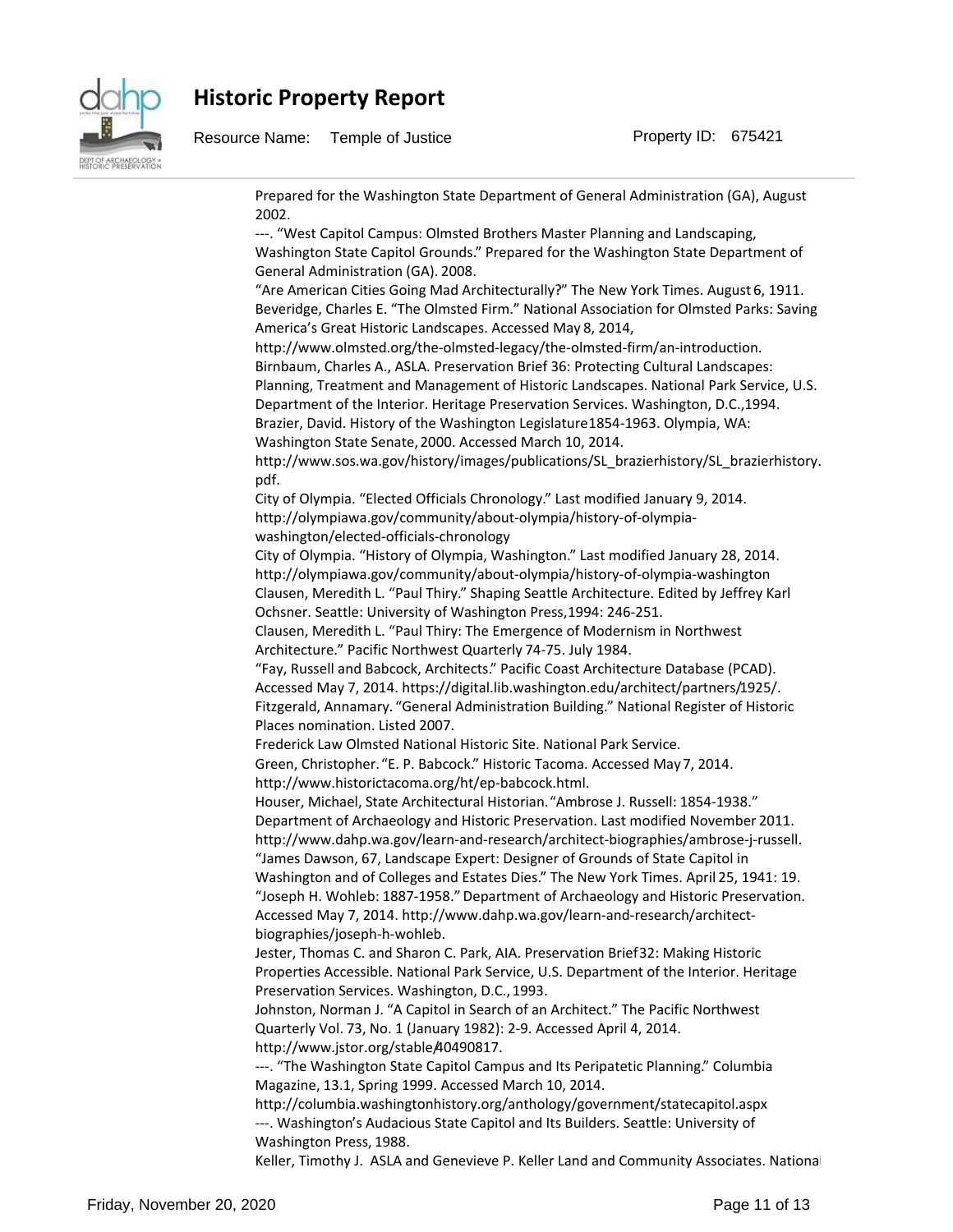

Resource Name: Temple of Justice **Property ID: 675421** 

Register Bulletin 18: How to Evaluate and Nominate Designed Historic Landscapes. National Park Service, U.S. Department of the Interior. Heritage Preservation Services. Washington, D.C. Klaus, Susan L. ͞Frederick Law Olmsted Jr.: Landscape Architect, Planner Educator, Conservationist (1870-1957)." National Association for Olmsted Parks: Saving America's Great Historic Landscapes. Accessed May 8, 2014. http://www.olmsted.org/the-olmstedlegacy/frederick-law-olmsted-jr. Kroll, Morton, editor. Libraries and Librarians of the Pacific Northwest, I and IV. University of Washington Press: Seattle, 1960. Levee, Arleyn. "John Charles Olmsted: Landscape Architect, Planner (1852-1920)." National Association for Olmsted Parks: Saving America's Great Historic Landscapes. Accessed May 8, 2014, http://www.olmsted.org/the-olmsted-legacy/john-charlesolmsted. Metcalfe, Keyes D. Planning Academic and Research Library Buildings. New York: McGraw-Hill Book Co., 1965. Mohrhardt, Charles M. and Ralph A. Ulveling. "Public Libraries." Architectural Record, 112 (December 1952): 149-172. Newman, Morris. "In La Cañada Flintridge, architects bring an artful restoration to a Spanish Colonial by the overlooked Everett Babcock." Los Angeles Times. July 10, 2008. Accessed May 7, 2014. http://www.latimes.com/style/la-hm-babcock10-2008jul10 story.html#axzz2q3F4VnZv. Nicandri, David L. "Thurston County Courthouse/Washington State Capitol Building." National Register of Historic Places nomination. Section 8, Page 1. "Not Good Business Men," Seattle Daily Times, March 11, 1901, 6. Occupancy History of the Cherberg, O'Brien, and Newhouse Buildings. Unpublished, internal research document prepared for the Department of Enterprise Services, Olympia, Washington. Ochsner, Jeffrey Karl. "Willis A. Ritchie: Public Architecture in Washington, 1889-1905." The Pacific Northwest Quarterly Vol. 87, No. 4 (Fall 1996): 194-211. Accessed April 3, 2014. http://www.jstor.org/stable/40491657. ͞Our Temple of Justice.͟Morning Olympian. May 15, 1891, Volume I, Issue 53, 4. Polk Directories, Olympia and Thurston County. 1941, 1946, 1947-48, 1962, 1975, 1977. Reuber, Paul. "New York City: The Importance of Being Ernest." The Canadian Architect 48, 8 (August 1998): 52-54. Reynolds, Maryan E. with Joel Davis. Dynamics of Change: A History of the Washington State Library. Seattle: Washington State University Press, 2001. Roberts, S. Sian and Mary Shaugnessy. "Elizabeth Ayer." Shaping Seattle Architecture. Edited by Jeffrey Karl Ochsner. Seattle: University of Washington Press, 1994. ͞Russell, Ambrose.͟Pacific Coast Architecture Database (PCAD). Accessed May 7, 2014. https://digital.lib.washington.edu/architect/architects/2653/. Slaton, Deborah. Preservation Brief 43: The Preparation and Use of Historic Structures Reports. National Park Service, U.S. Department of the Interior. Heritage Preservation Services. Washington, D.C., 2005. Stevenson, Shanna. "South Capitol Neighborhood Historic District." National Register of Historic Places nomination. Listed 1991. Stevenson, Shanna and ARG Architects. "Historic Structure Report: P. H. and Edna Carlyon House." Prepared for the Washington State Department of General Administration, June 2011. ---. "Historic Structure Report: Louise Hanson Duplex." Prepared for the Washington State General Administration, June 2011.

Susan Black and Associates and Artifacts Consulting, Inc. "West Capitol Campus and Sylvester Park Landscape History and Regeneration Study.<sup>™</sup> Prepared for the Washington